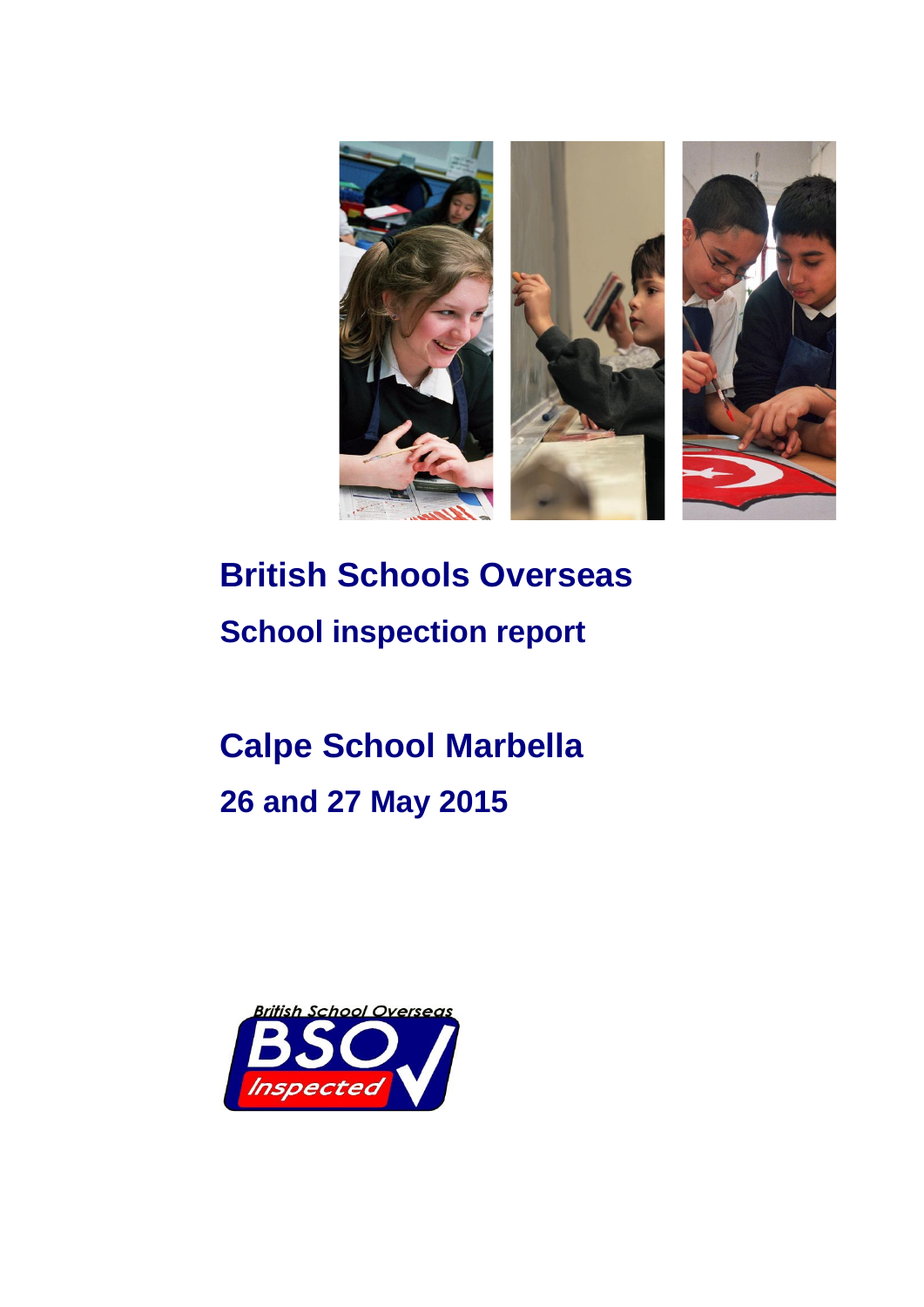

# Issue and revision record

| <b>Revision</b> | <b>Date</b> | <b>Originator</b> | <b>Checker</b> | <b>Approver</b> | <b>Description</b> |
|-----------------|-------------|-------------------|----------------|-----------------|--------------------|
|                 |             |                   |                |                 |                    |
| 1               | 19/06/2015  | <b>BRO</b>        | FG             |                 | Draft              |
|                 |             |                   |                |                 |                    |
| 2               | 25/06/15    | <b>BRO</b>        | FG             | <b>CDH</b>      | Draft for school   |
|                 |             |                   |                |                 |                    |

This document has been prepared for the titled project or named part thereof and should not be relied upon or used for any other project without an independent check being carried out as to its suitability and prior written authority of Cambridge Education Limited being obtained. Cambridge Education Limited accepts no responsibility or liability for the consequences of this document being used for a purpose other than the purposes for which it was commissioned. Any person using or relying on the document for such other purpose agrees, and will by such use

to indemnify Cambridge Education Limited for all loss or damage resulting therefrom. Cambridge Education Limited accepts no responsibility or liability for this document to any party other than the person by whom it was commissioned.

To the extent that this report is based on information supplied by other parties, Cambridge Education Limited accepts no liability for any loss or damage suffered by the client, whether contractual or tortious, stemming from any conclusions based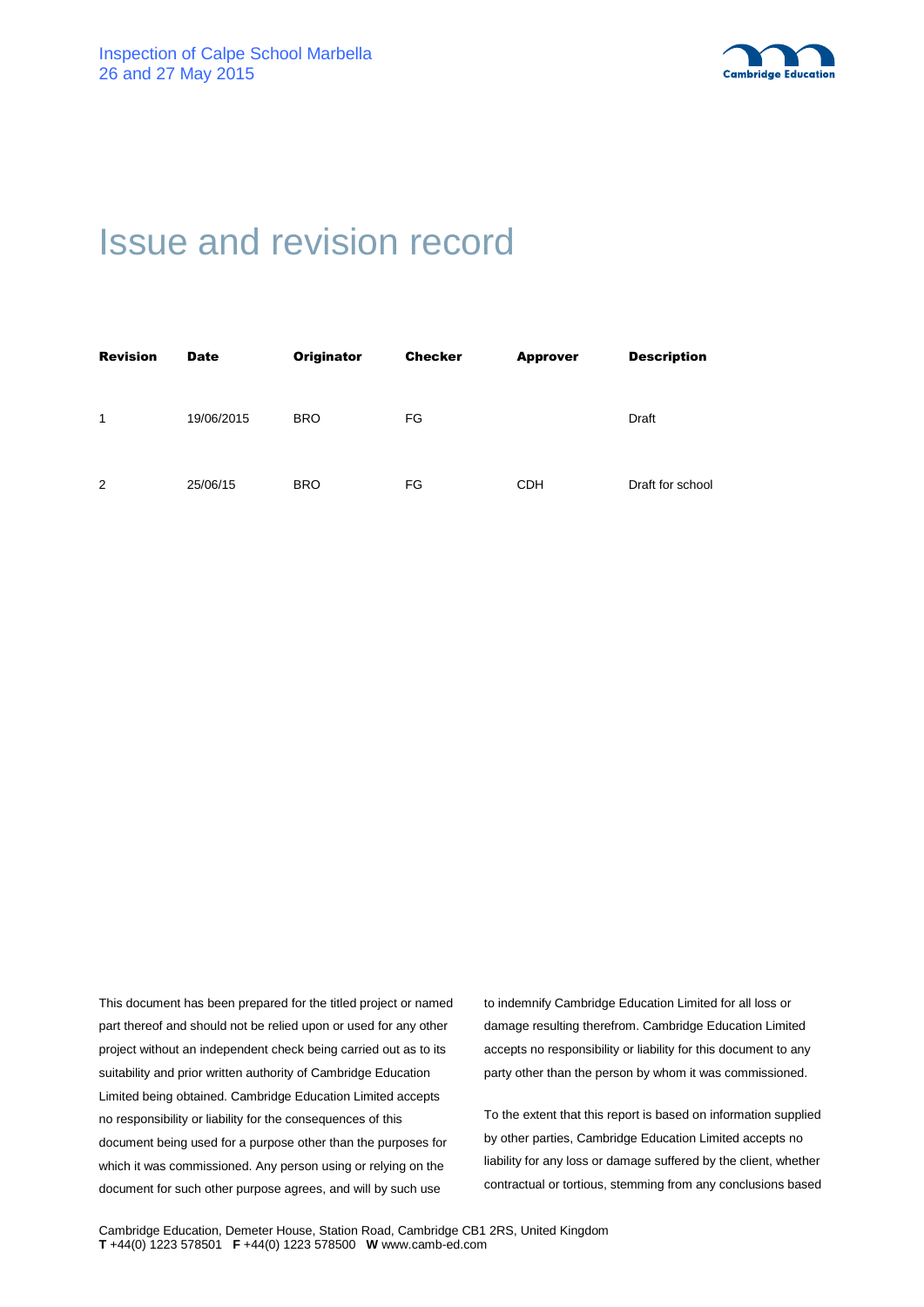

# **Contents**

| <b>Title</b>                                                     | Page |
|------------------------------------------------------------------|------|
|                                                                  |      |
|                                                                  |      |
|                                                                  |      |
|                                                                  |      |
|                                                                  |      |
|                                                                  |      |
|                                                                  |      |
|                                                                  |      |
| The spiritual, moral, social and cultural development of pupils5 |      |
|                                                                  |      |
|                                                                  |      |
|                                                                  |      |
| The provision of information for parents, carers and others7     |      |
|                                                                  |      |
|                                                                  |      |
|                                                                  |      |
|                                                                  |      |
|                                                                  |      |
|                                                                  |      |
|                                                                  |      |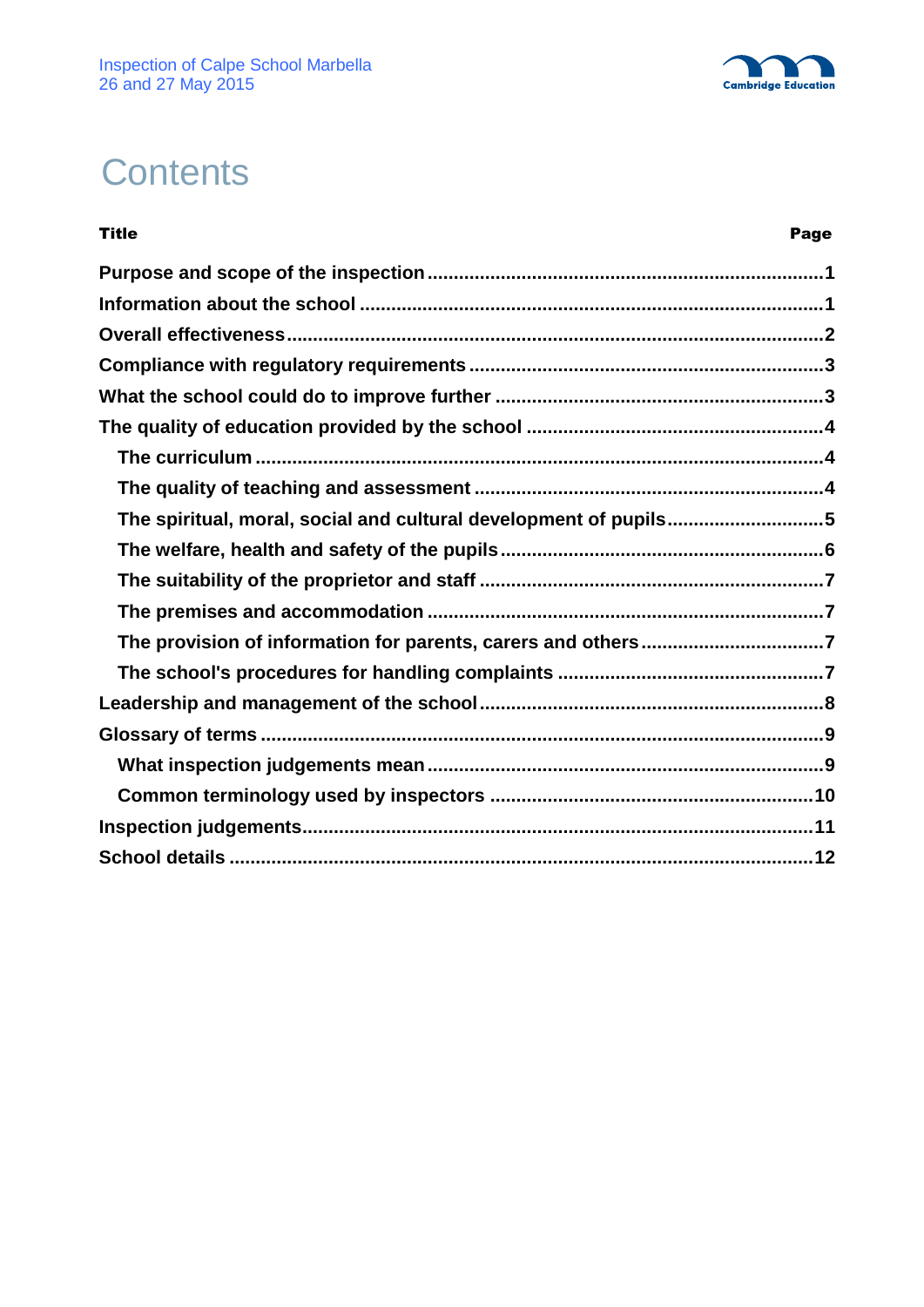



## **Purpose and scope of the inspection**

- One inspector carried out this inspection. The inspector visited 11 lessons, parts of lessons or small groups and held meetings with staff and pupils. The school's data on pupils' achievements over the past three years, schemes of work, policies, the school improvement plan and the school's self-review were also examined.
- Inspectors used the Department for Education standards for the inspection of British schools overseas. The purpose of the inspection is to provide information to parents, teachers, senior managers and the school's owners on the overall effectiveness of the school and the standard of education. Cambridge Education reports to the Department for Education (DfE) on the extent to which schools meet the relevant standards for British schools overseas as follows:
	- the quality of education provided by the school (curriculum, teaching and assessment)
	- the spiritual, moral, social and cultural development of students
	- the welfare, health and safety of the students
	- the suitability of the proprietor and staff
	- the premises and accommodation
	- the provision of information for parents, carers and others
	- the school's procedures for handling complaints
	- leadership and management of the school.

#### **The inspection team:**

• Brian Oppenheim Cambridge Education

## **Information about the school**

- Calpe School Marbella is a small fee-paying school for children aged two to nine years. Currently 85 pupils attend and are from a variety of nationalities and backgrounds. The school opened in 1973. Pupils are taught subjects based on the National Curriculum for England and Wales as well as Spanish as required by the Spanish Ministry of Education.
- Pupils start school with a wide range of skills and knowledge and all have little or no English language skills.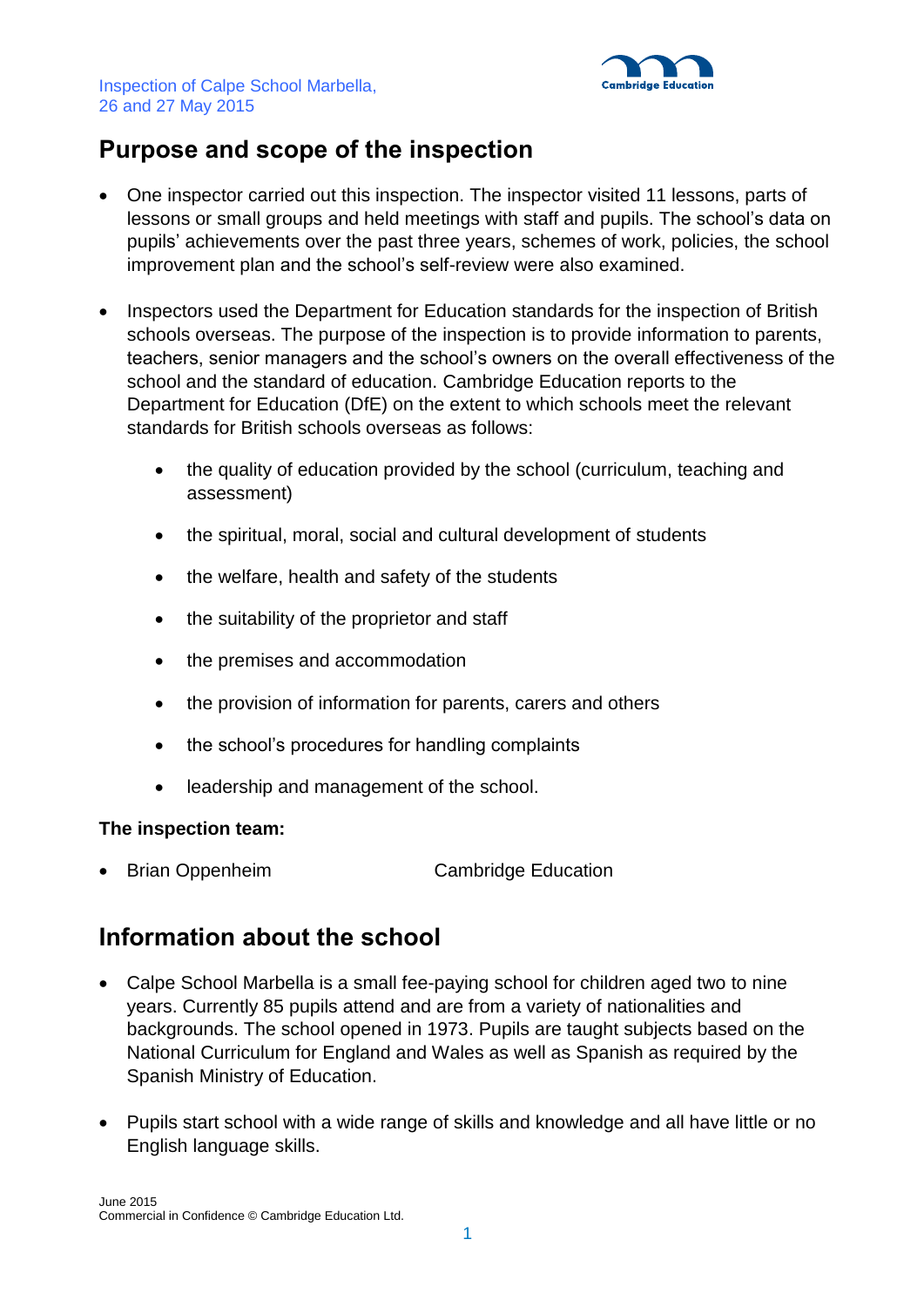

• The school is authorised by the Spanish Ministry of Education to offer a British education to children of all nationalities and is a member of the National Association of British Schools in Spain.

# **Overall effectiveness**

- This small, family focused school ensures that all its pupils receive a good education. Teachers are hard working and committed to the school's vision. As a result, they all promote high standards of personal, social and academic achievements effectively.
- Pupils do well during their time at the school and most make good progress with their learning. Although most children start school with limited skills in English, they make generally good progress to reach standards that are similar to or above those found typically in schools in the UK. When they leave the school at the end of Year 4, pupils are equipped well for the next stage of their education. Standards in English and mathematics are at least in line with expectations and often above. Pupils become fluent in English and are able to use the language to write for a variety of purposes and audiences. In mathematics, pupils have a secure understanding of calculation and how to apply this to solving simple problems.
- All pupils, including those who speak English as an additional language or with special educational needs, achieve well from their starting points. Boys' and girls' achievements are similar.
- Leadership and management are good. The school's director/owner has a clear vision for the school's direction and purpose, which is shared, by teachers and support staff. In this small school, the strong team approach is very effective in setting clear expectations and promoting a positive ethos. For example, because every member of staff knows every child, individual circumstances and needs are taken into account most effectively. As a result, nearly all pupils make good progress, regardless of their starting point or ability. Self-evaluation tends to be informal and is not always informed by the data.
- Pupils' behaviour is typically good or very good in classrooms and around the school. Pupils play well together in the playground showing respect to others in the way they take turns using the equipment. They have positive attitudes to school: they enjoy learning a great deal and being with their friends.
- Teaching is good overall and promotes pupils' personal and academic achievements well. As a result, learning is good and pupils gain the skills, knowledge and understanding they need for the next stage of their education. This is the case for all pupils, regardless of starting point or special need. However, in some cases, lessons are focused on completing the task rather than developing pupils' learning. Where this happens, progress is not as brisk as it could be.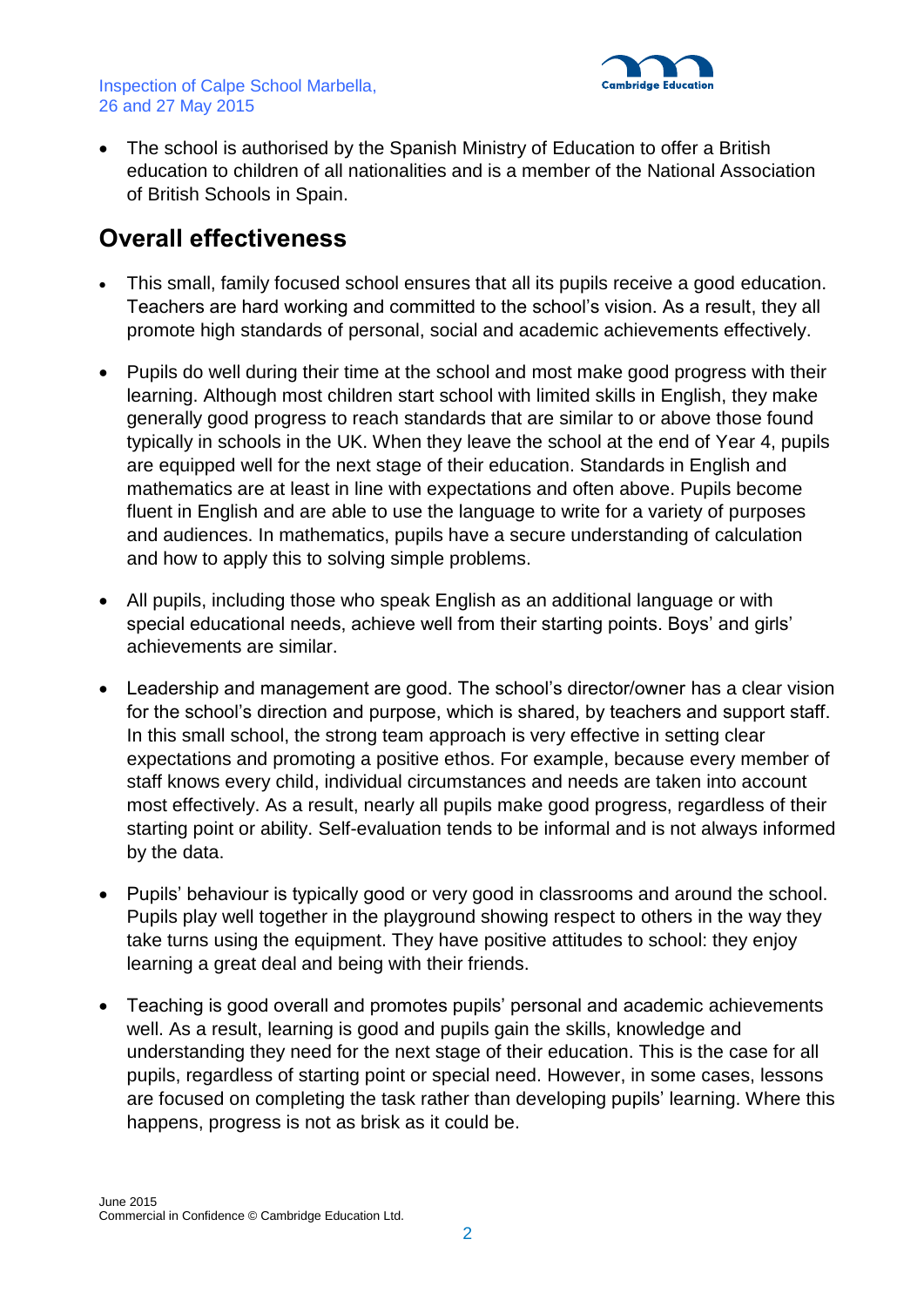

- The curriculum is based firmly on the National Curriculum for England and Wales and is thus suitably broad and balanced. The school endeavours to ensure that the values of democracy, tolerance and respect are promoted effectively. The impact of this work is good so that pupils develop a secure understanding of life in modern Britain. They also know about Spanish culture. The range of activities before and after school, and at lunchtime, extends the taught curriculum appropriately.
- Pupils' spiritual, moral, social and cultural development is promoted well. The strong emphasis on caring for, and supporting pupils, no matter what their need ensures that all are able to develop at a suitable pace. Pupils are respectful of others, have a good understanding of right and wrong, and are polite and well-mannered.

## **Compliance with regulatory requirements**

• Calpe School Marbella meets the requirements for British schools overseas, as laid down by the UK Department for Education, in full. The school promotes British values effectively. The school meets the requirements of the Spanish Ministry of Education.

## **What the school could do to improve further**

- While not required by regulations, the school might wish to consider the following points for development.
	- Improve teaching and learning by:
		- using marking more consistently to give pupils feedback on their progress and how to improve their work
		- make sure that learning objectives identify what pupils will learn rather than what they will do
		- use questioning more consistently to check progress and extend pupils' thinking
		- share good practice so that all benefit from new ideas and developments.
	- Raise achievement further by:
		- extending the use of Classroom Monitor to track pupils' progress more accurately
		- using the data to ensure that expectations are high, especially for the more able.
	- Sharpen self-evaluation so that it is evidence driven and is used to advance pupils' learning and progress.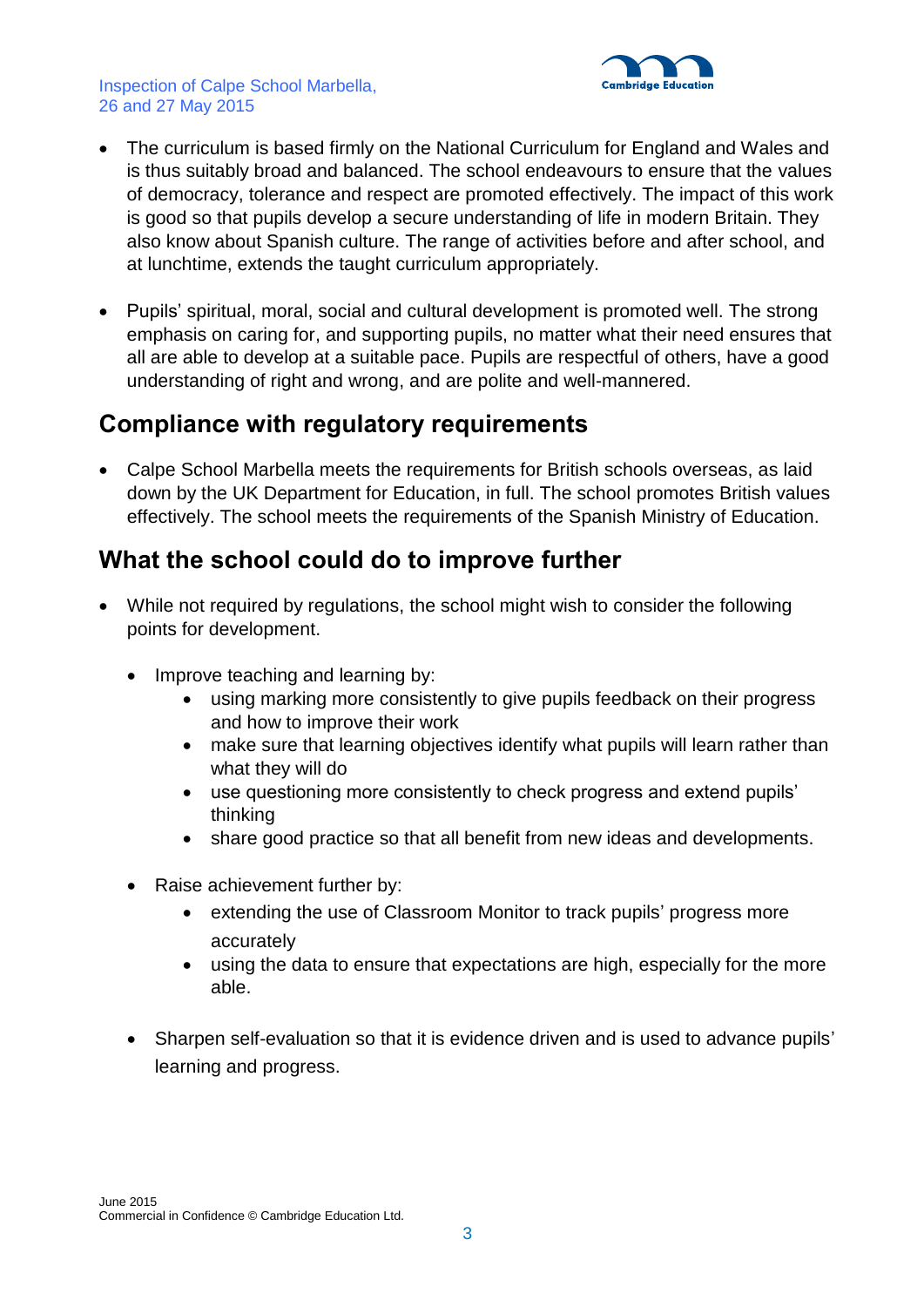

# **The quality of education provided by the school**

## **The curriculum**

- The curriculum is good overall and provides a broad and balanced experience for pupils. The curriculum follows the National Curriculum for England and Wales and includes the subjects required by the Spanish Ministry of Education.
- The Early Years Foundation Stage (EYFS) curriculum provides a suitable environment for children to develop their skills and make effective progress with their learning. Most children speak little or no English when they start school but they make good progress so that they move into Year 1 with sufficient knowledge to access the curriculum. The school's data shows that at the time of the inspection 14 out of 18 children in the Reception class had achieved or exceeded the expected standard in English.
- The curriculum in Years 1 to 2 includes a suitably broad variety of subjects and a balanced range of experiences that help to meet the needs of pupils effectively. For example, as well as English and mathematics other subjects including science, humanities, music, ICT, art, design and technology and PE are a regularly part of the timetable. There remains a strong emphasis on English language acquisition so that pupils become increasingly fluent in speaking. The school has a strong focus on phonics and reading: during the inspection, a large-scale reorganisation of the library area was taking place. This focus is helping pupils to develop their reading and writing skills effectively. The school's data shows that the current Year 2 pupils are making at least expected progress and some better than expected progress. Although attainment remains lower than expected, this represents good progress from low starting points.
- In Years 3 and 4, pupils continue to experience a broad and balanced curriculum with the clear focus on phonics. Pupils enjoy the range of experiences and, for example, showed great enthusiasm for work in science on the names of the bones that make up the human body. Overall, the curriculum has an effective impact on pupils' learning and the school's data shows that 12 out of 15 pupils achieve average or above average standards in English and mathematics. More pupils reach the higher levels in mathematics than English because of their low starting points in the latter.

## **The quality of teaching and assessment**

- Pupils make good progress overall because teaching over time is effective. The characteristics of teaching that lead to good progress and learning include:
	- Teachers have very positive relationships with their classes and are very encouraging. This means that pupils are confident, upbeat about their learning and have a strong desire to learn.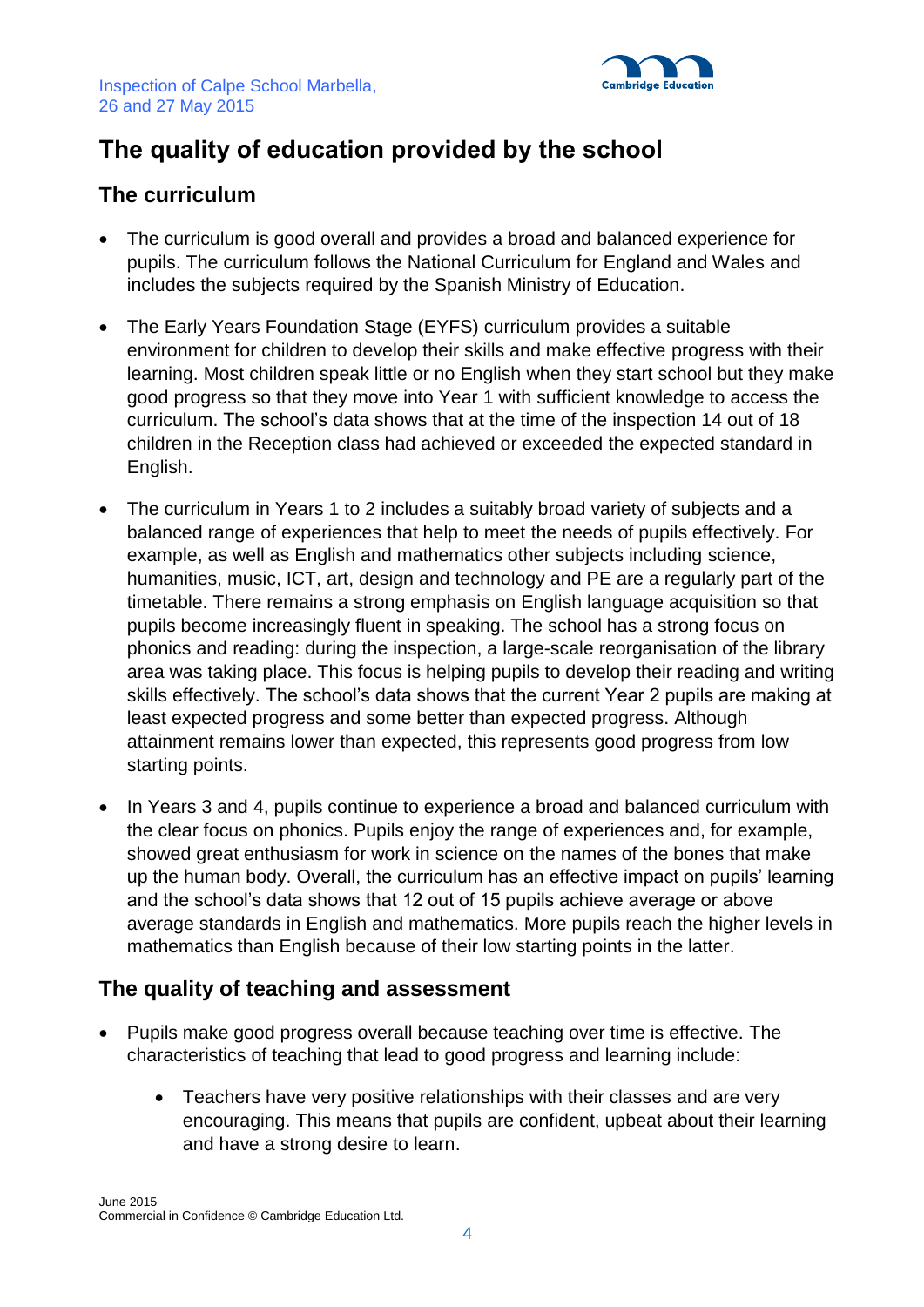

- Teachers' expectations are suitably linked to pupils' needs and interests. Most of the time this means that teachers give pupils work that stretches them.
- Teachers use a variety of methods to help pupils learn. These are successful in making sure that pupils are able to work by themselves and with others in groups.
- Behaviour is managed well by teachers and routines are well established. There is a supportive caring environment, in which praise is used well to encourage and reinforce confidence. As a result, pupils feel safe and secure. The positive climate throughout the school promotes learning well.
- Staff in the nursery set clear and consistent expectations of pupils; for example, about putting up their hands, and listening to and respecting others.
- Teachers and teaching assistants often intervene just at the right time to support pupils. This has a positive impact on learning.
- Teaching assistants play a central role in supporting pupils and ensuring that they make good progress with their learning. Teaching assistants are deployed well and have a strong impact on learning and progress.
- There are some aspects of teaching that need improving to promote learning and progress even more successfully.
	- Sometimes, pupils are given work that emphasise completing a task rather than learning something new or deepening understanding. This limits the progress of some pupils, especially the most able.
	- The use of marking to give pupils some feedback about how well they are doing and how to improve their work is inconsistent. This limits progress because pupils are not stretched to the full.
	- The use of questions to check pupils' progress and stretch their thinking further is not well developed.

### **The spiritual, moral, social and cultural development of pupils**

 Pupils have positive attitudes to school and their spiritual, moral, social and cultural development is good. These positive attitudes help pupils to achieve well: they enjoy being at school and learning a great deal. One boy said that he wanted to stay at the school and not leave because he "learns a lot and it's interesting."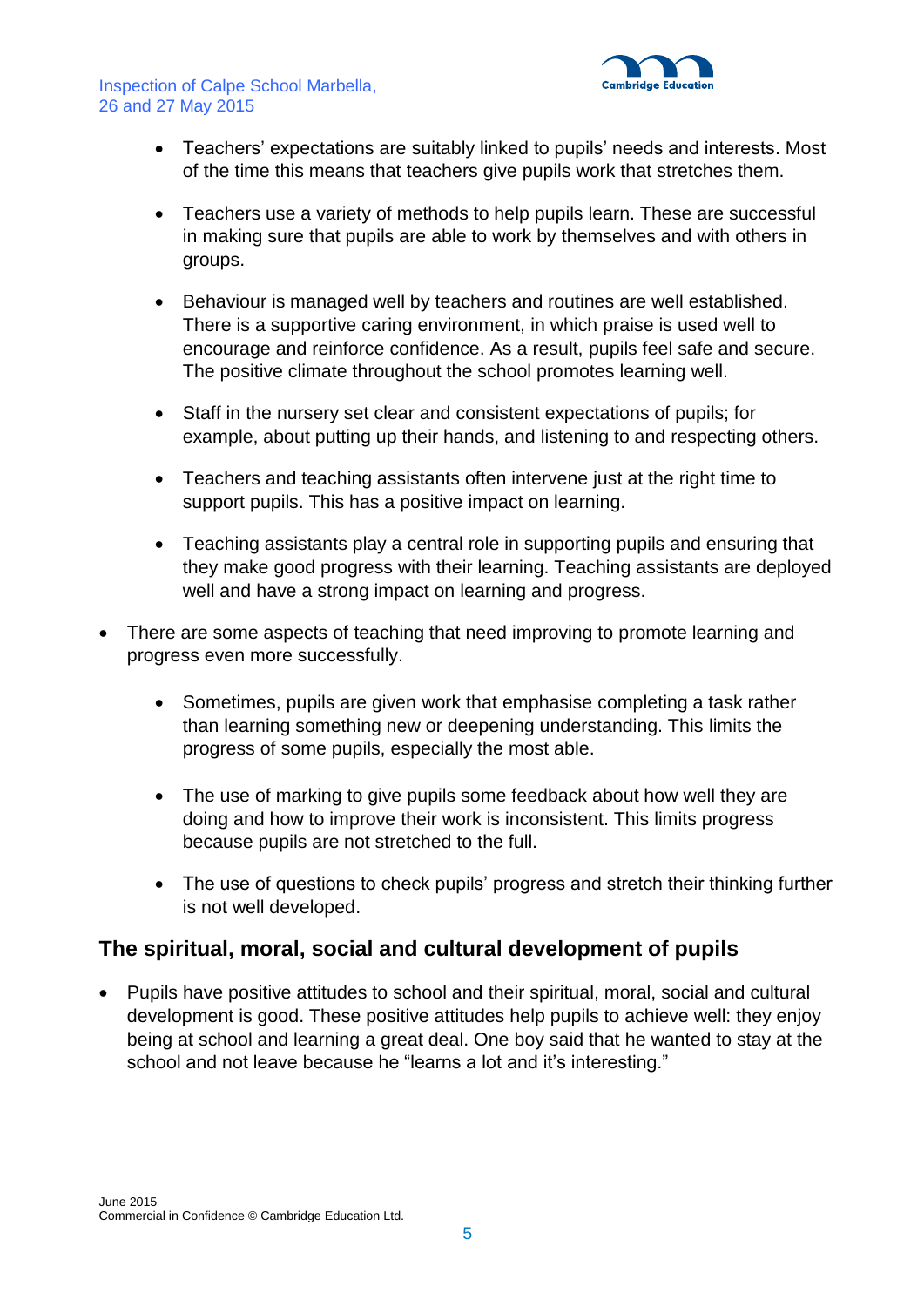



- The school's warm and caring family atmosphere promotes pupils' social and moral awareness very well. Pupils show tolerance and respect towards others, and their teachers, and this ensures a strong sense of community. Pupils are polite, wellmannered and welcoming to visitors.
- Pupils' spiritual and cultural development is reinforced effectively by the school's culture and curriculum. There are a range of opportunities for pupils to develop an understanding of other cultures and beliefs, for example, by raising money for charity or writing and performing songs in music. These opportunities help pupils to develop their personal skills well.
- British values are promoted effectively through the school's curriculum. For example, a Year 3/4 literacy topic was based on castles, Kings and Queens and activities include science investigations and design and technology. The curriculum also promotes pupils' creative skills well.

### **The welfare, health and safety of the pupils**

- The school's warm and nurturing family ethos supports pupils' welfare, health and safety effectively. Its small size, stable staff and close links with parents and the community all help the school to provide well for pupils' welfare. All adults show great concern and care for all children and, as a result, pupils receive good care and welfare for both their personal and academic development. This good care and support is evident in the good progress the children make in their personal development and in their good behaviour.
- There is good support for pupils' health, including eating properly, dealing with cuts and bruises, and providing opportunities for physical activity through regular PE lessons and play equipment in the playground.
- Pupils say that there is rarely any bullying. If does happen, they say, it is dealt with by the school effectively. They all feel safe at school and know about internet safety and who to go to if there is a problem. The school works successfully to provide a safe and secure environment.
- Pupils with special educational needs are supported well. The small classes and family atmosphere make it possible to provide individual support quickly. As a result, pupils with special educational needs achieve as well as their peers.
- Pupils feel that behaviour in class and around the school is good. This is supported by the evidence seen during the inspection as well as the very few recorded incidents. The school uses a range of effective methods to promote good behaviour, for example sitting at the "Captains Table' at lunch as a reward and again "class of the week' for good behaviour in the playground.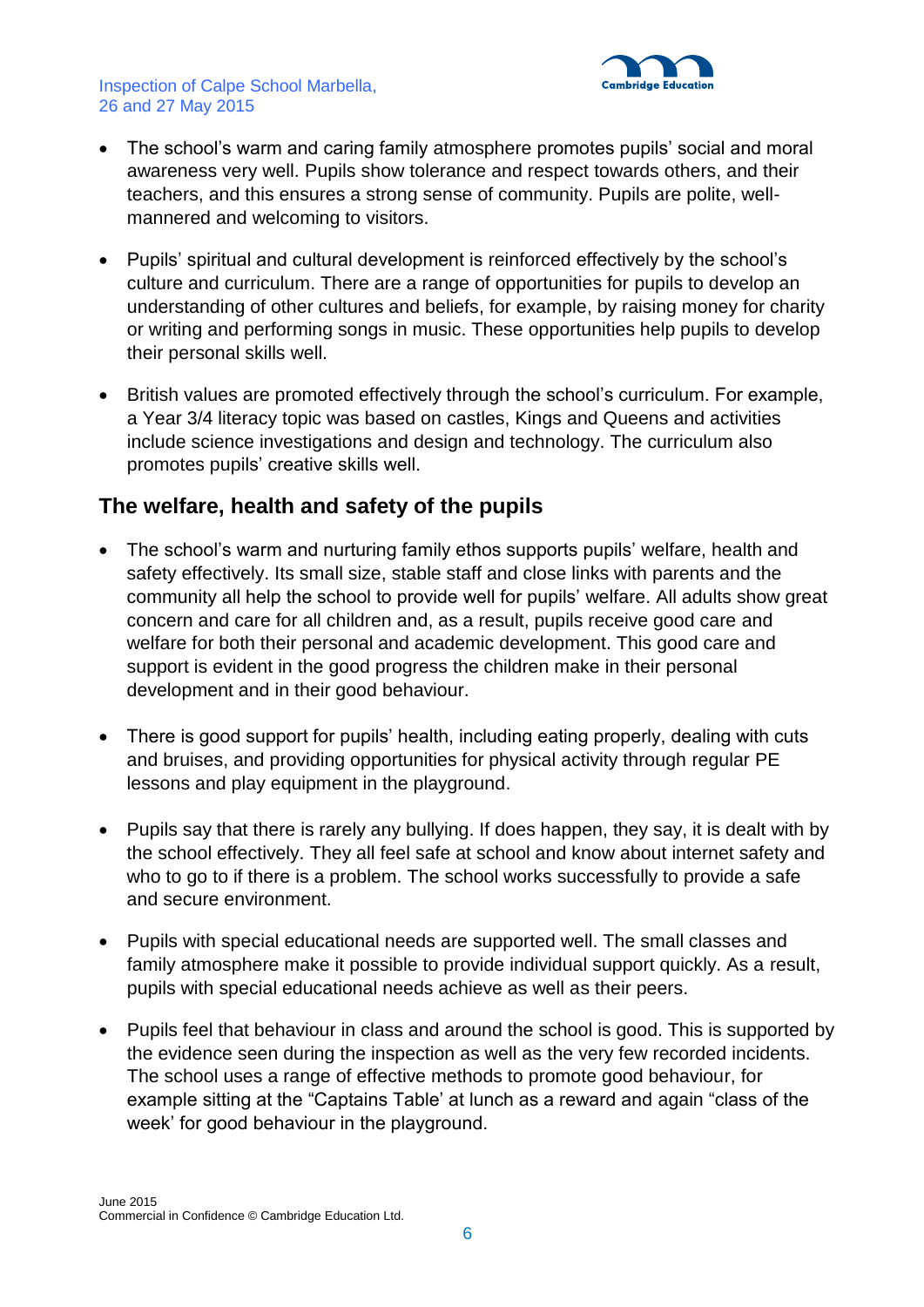

## **The suitability of the proprietor and staff**

 The school's director, who is also the proprietor, ensures that the school meets the safeguarding requirements for British schools overseas. The checks on the suitability of staff are thorough and the school's records are well kept and up to date.

### **The premises and accommodation**

- The premises and accommodation are adequate for teaching the English National Curriculum. The building is small but best use is made of the limited space to ensure that pupils experience a broad range of subjects and activities.
- Overall, the building provides a safe a secure environment for all pupils and meets the BSO requirements.
- There are generally enough resources to support learning. This is especially so for reading books. The school has been focusing particularly on promoting English literacy and has bought a wide range of books to support the development of pupils' reading skills. This is one of the reasons why pupils make good progress in developing their English language skills.
- Resources for the early years are sufficient and well planned, including the outside play area. As a result, children gain an appropriate range of experience especially in personal, social and emotional development, and physical development.

## **The provision of information for parents, carers and others**

• The information provided by the school for parents meets the requirements for British schools overseas. Parents are provided with an appropriate range of information, including details of the curriculum. A school handbook is available on-line, and in hard copy, and provides an appropriate range of information for parents about school policies and procedures. Links with parents are strong because the size of the school allows staff to know each parent by name. Parents are able to meet with teachers to discuss their children's progress regularly and receive termly reports. News about school activities is available each month on the school's website.

## **The school's procedures for handling complaints**

 The school has an appropriate complaints policy available on its website. There are very few complaints because of the close links with parents; any concerns are quickly dealt with without the need to use formal procedures. The school meets the BSO requirements for handling complaints and the relevant local obligations.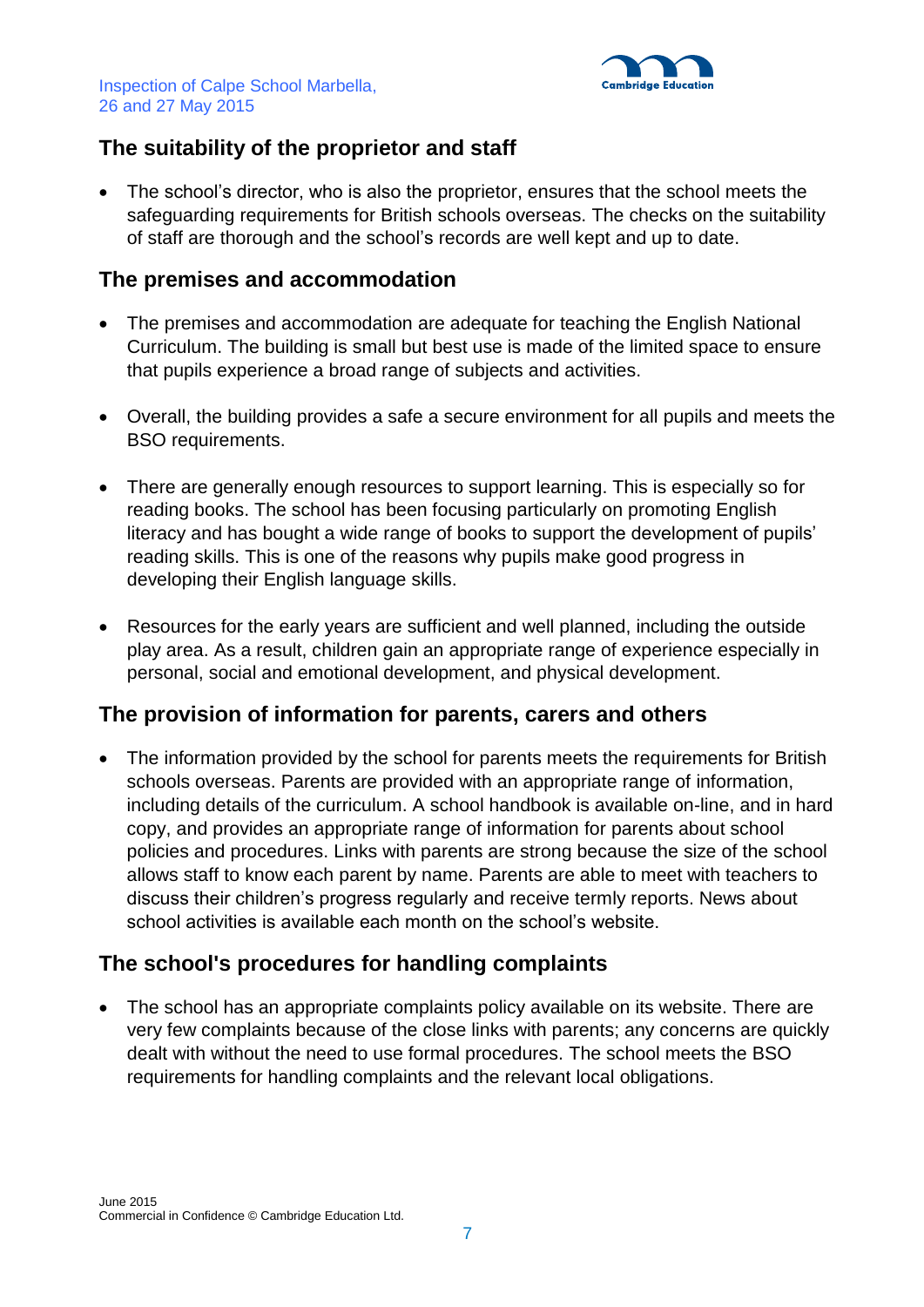



## **Leadership and management of the school**

- This small and family focused school is led effectively. The owner/director sets clear expectations for staff, pupils and parents. There is a real sense of team in which all members of staff, including teaching assistants and non-teaching staff, share the core values of the school and a commitment to equality of opportunity for all the children in their care. This commitment is one of the main reasons why pupils develop their personal and social skills effectively and the positive climate that pervades the school. It also demonstrates the school's capacity to improve further.
- The school has established some good procedures to check pupils' progress and identify those who need extra support. In addition, teachers know their pupils very well. As a result, the level of support provided for pupils is good and has a positive impact on their achievements.
- Data are beginning to be used well to monitor and evaluate the school's provision and performance. It uses a range of commercially available tests and software and the range of data collected is secure. As a result, the school knows how well pupils are achieving. For example, data about pupils' reading skills has enabled the school to focus on improving standards of literacy. Pupils' literacy skills have improved as a result. However, self-evaluation is relatively underdeveloped, and is not used fully to provide a robust understanding of strengths in provision and areas for development.
- The school sets clear expectations about teaching standards. Formal monitoring of teaching is not a feature of this small school and tends to be informal. Teachers are clearly held to account but this is not always based on robust evidence. Nevertheless, the strong team approach means that most weaknesses are addressed appropriately.
- Leadership in EYFS is good. There is a clear emphasis on developing children's English language skills. These are successful in ensuring that children make good progress: by the time they move into Reception, nearly all children can communicate effectively in English. Children's progress is monitored regularly and thoroughly through the Foundation Stage profiles. These show clear evidence that children are making good progress with literacy and communication.
- Access to training and professional development is usually through the National Association of British Schools in Spain. However, the school also brings over experts from the UK to support teachers' development, for example on assessment and progress tracking. This has a clear impact on improving provision and outcomes for pupils.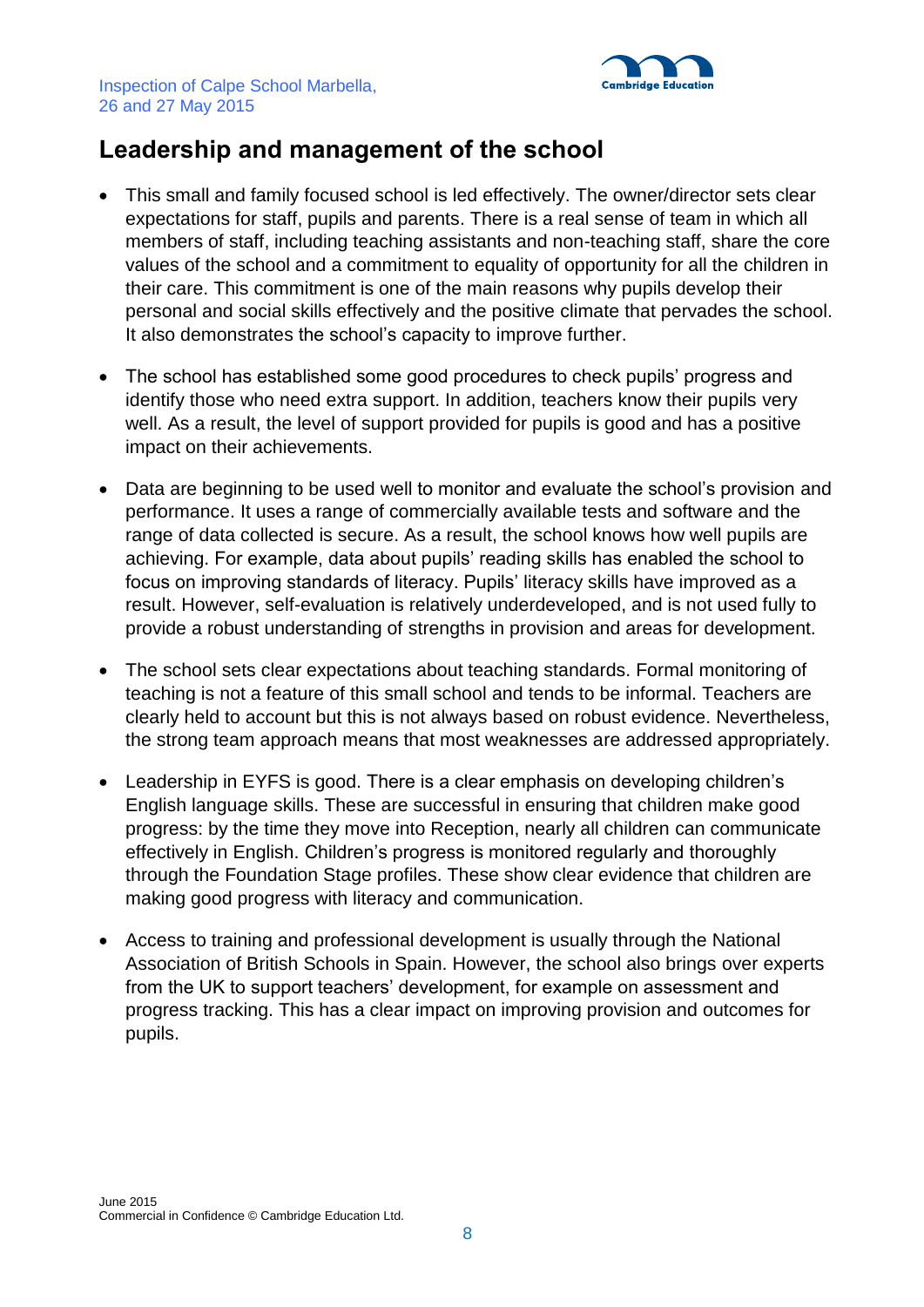



# **Glossary of terms**

## **What inspection judgements mean**

| Grade   | <b>Judgement</b> | <b>Description</b>                                                                                                                                                                                                               |
|---------|------------------|----------------------------------------------------------------------------------------------------------------------------------------------------------------------------------------------------------------------------------|
| Grade 1 | Outstanding      | These features are highly effective. An outstanding<br>school provides exceptionally well for all its pupils'<br>needs.                                                                                                          |
| Grade 2 | Good             | These are very positive features of a school. A<br>school that is good is serving its pupils well.                                                                                                                               |
| Grade 3 | Satisfactory     | These features are of reasonable quality. A<br>satisfactory school is providing adequately for its<br>pupils.                                                                                                                    |
| Grade 4 | Inadequate       | These features are not of an acceptable standard.<br>An inadequate school needs to make significant<br>improvement in order to meet the needs of its<br>pupils. Ofsted inspectors will make further visits<br>until it improves. |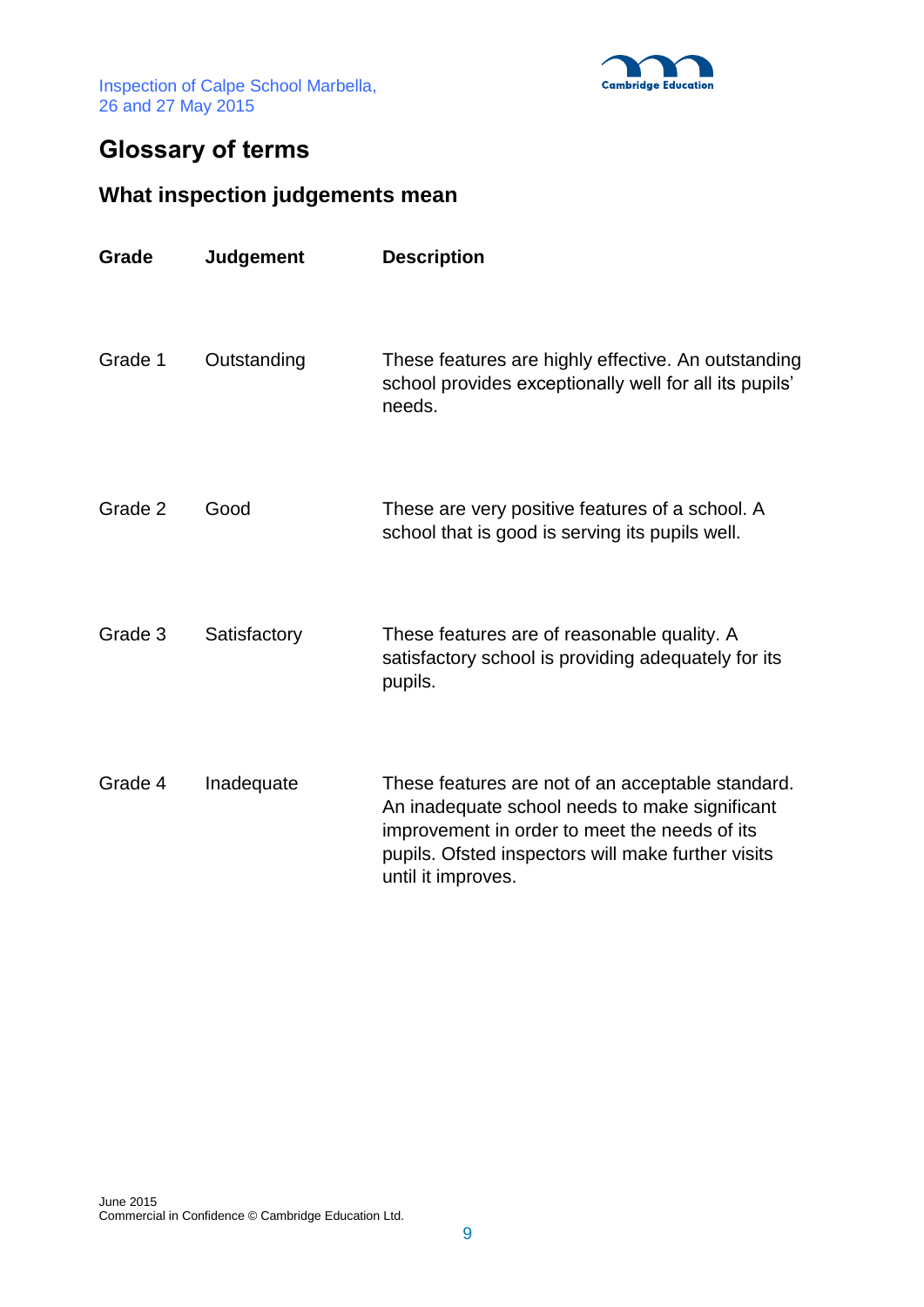

# **Common terminology used by inspectors**

| Achievement:               | the progress and success of a pupil in their learning,<br>development or training.                                                                                                                                     |
|----------------------------|------------------------------------------------------------------------------------------------------------------------------------------------------------------------------------------------------------------------|
| Attainment:                | the standard of the pupils' work shown by test and<br>examination results and in lessons.                                                                                                                              |
| Capacity to improve:       | the proven ability of the school to continue improving.<br>Inspectors base this judgement on what the school has<br>accomplished so far and on the quality of its systems to<br>maintain improvement.                  |
| Leadership and management: | the contribution of all the staff with responsibilities, not<br>just the headteacher, to identifying priorities, directing<br>and motivating staff and running the school.                                             |
| Learning:                  | how well pupils acquire knowledge, develop their<br>understanding, learn and practise skills and are<br>developing their competence as learners.                                                                       |
| Overall effectiveness:     | inspectors form a judgement on a school's overall<br>effectiveness based on the findings from their<br>inspection of the school.                                                                                       |
| Progress:                  | the rate at which pupils are learning in lessons and<br>over longer periods of time. It is often measured by<br>comparing the pupils' attainment at the end of a key<br>stage with their attainment when they started. |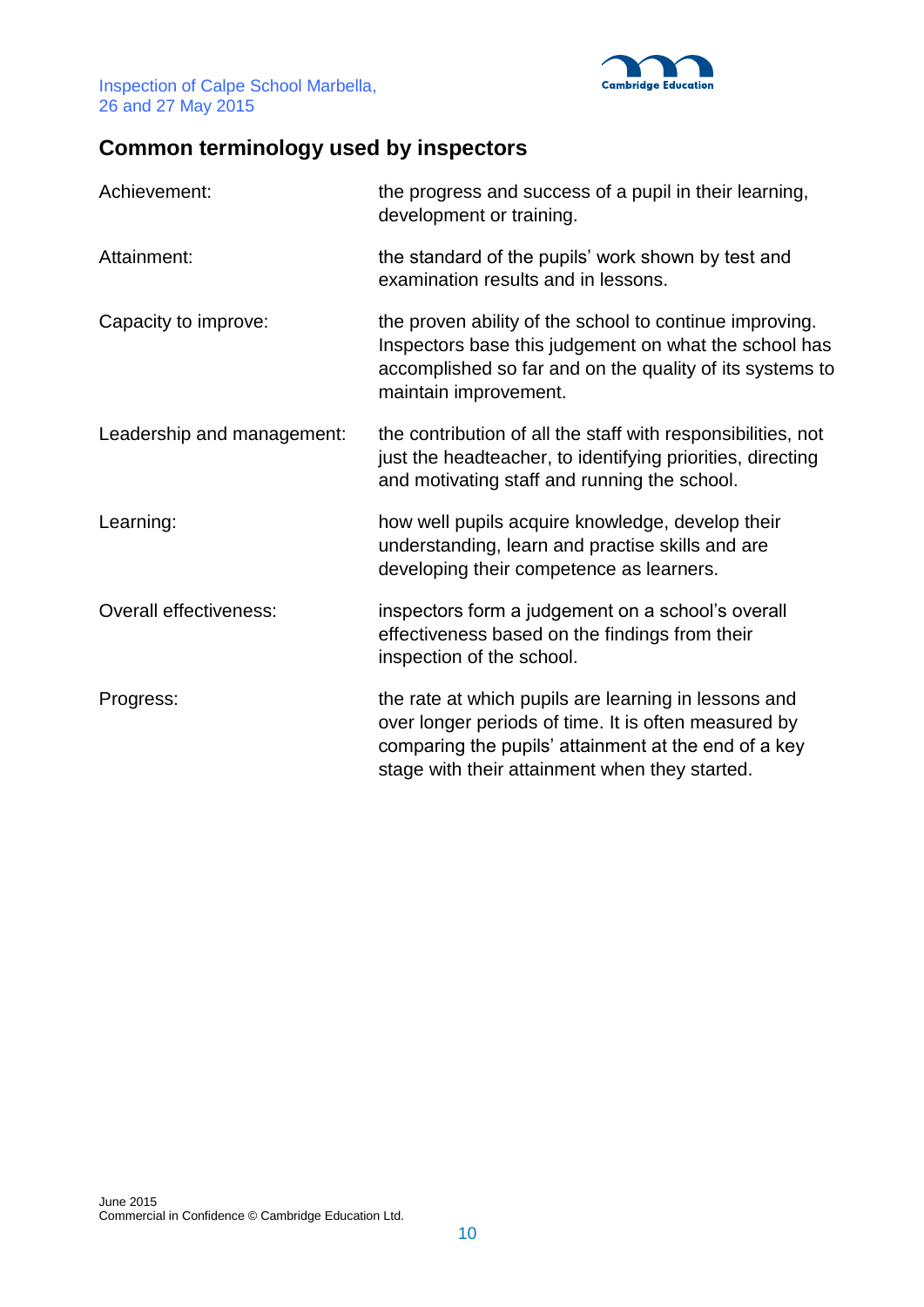

# **Inspection judgements**

| outstanding | good | satisfactory | inadequate |
|-------------|------|--------------|------------|
|-------------|------|--------------|------------|

#### **The quality of education**

| Overall quality of education                                         |  |  |
|----------------------------------------------------------------------|--|--|
| How well the curriculum and other activities meet the range of needs |  |  |
| How effective teaching and assessment are in meeting the full range  |  |  |
| How well pupils make progress in their learning                      |  |  |

#### **Pupils' spiritual, moral, social and cultural development**

| Quality of provision for pupils' spiritual, moral, social and cultural |  |  |
|------------------------------------------------------------------------|--|--|
| The behaviour of pupils                                                |  |  |

#### **Welfare, health and safety of pupils**

| The overall welfare, health and safety of pupils |  |  |
|--------------------------------------------------|--|--|
|                                                  |  |  |

#### **Leadership and management**

| The quality of leadership and management |  |  |
|------------------------------------------|--|--|